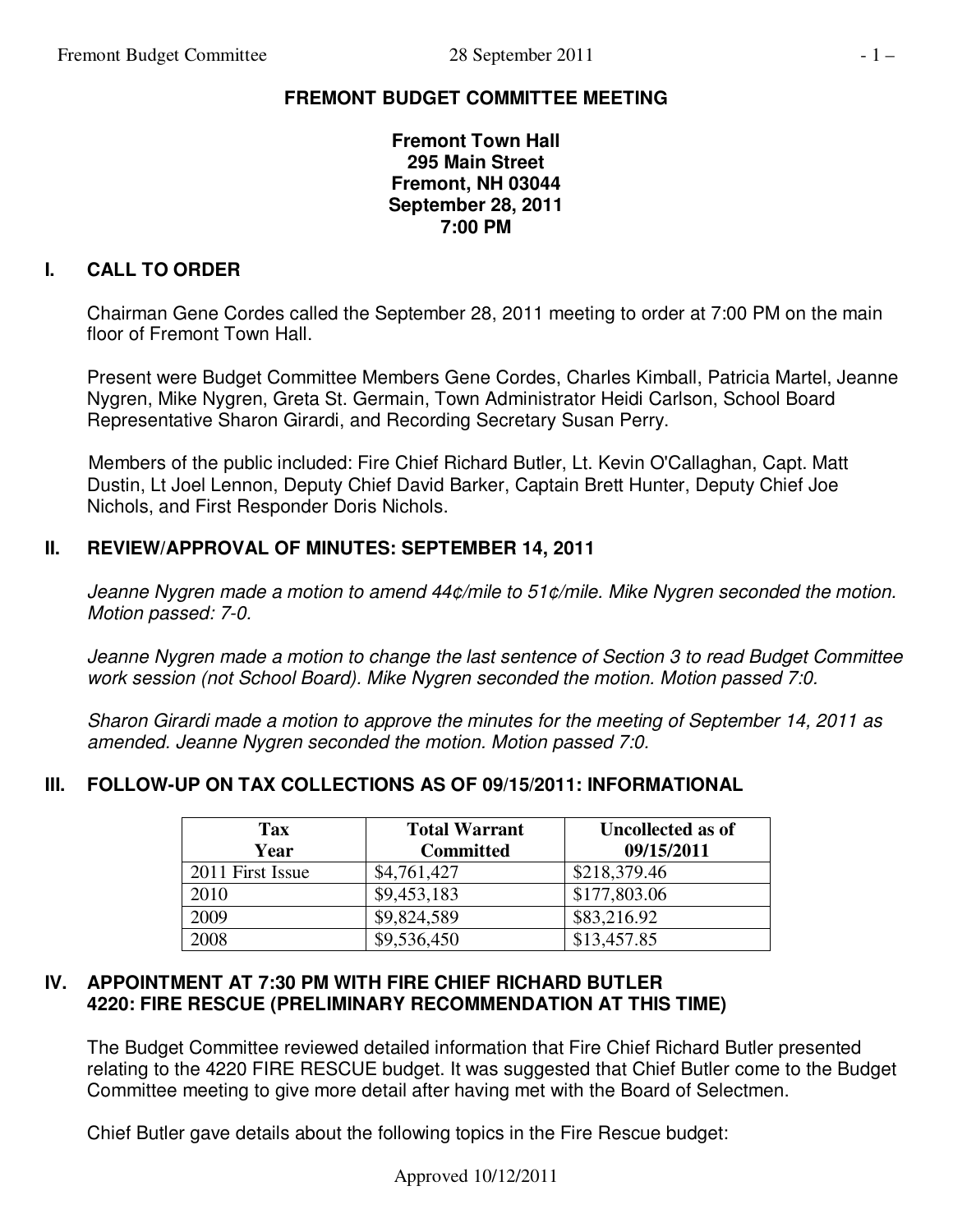- 1. 4220200 Dues and Membership includes fire prevention program for Ellis School (approximately \$500-\$900 annually depending on how many materials might be left over from a prior year); Fire Engineering, Fire Chief, and EMS magazines; NFPA update hardcopies (\$975 – has been 4 years since last updated).
- 2. 4220205 EMS Training discussion about EMS vs. Firefighter classes (harder to get into). The National Registry is changing First Responder Status including what they are certified to do. Currently there are six First Responders who plan to upgrade to Basic EMT level at  $@$  \$600 – 800 each person. There are also bi-annual recertifications. There is a phase-in period with National Registry giving a few years to phase the transition from First Responder to EMT-Basic. Matt Dustin said that First Responders want to upgrade to EMT-B and some others have expressed interest in getting medically trained. Mr. Nygren suggested doing training in-house. Mr. Dustin said that it is difficult to get into classes to be a Certified State Instructor.
- 3. 4220210 Fire Training for Level 2 Firefighters: pays for props, drill yard instructors; @ \$2,500 needed for training.
- 4. 4220300 New Fire Equipment: applied for grant to replace SCBA's (Town needs to have matching funds: \$11,000 to fulfill the financial part of the grant); SCBA voice boxes on masks are needed for safety purposes (@ \$950/mask –voice box set) Mr. Cordes suggested adding quotes like these with the budget in the future.
- 5. 4220425 Hazmat: to keep two gas meters calibrated and have a sensor replaced in one of the meters (@ \$150-500 each sensor plus \$700 for calibration); use of foams, spill pads, etc. (sometimes expenses such as spill pads may be reimbursed by insurance).
- 6. 4220440 Worker Health/Hep B: New members are required to get shots (@ \$70/each series need 3 shots); there are about 3-4 new members.
- 7. 4220600 Hydrant/Cistern Maint. for electricity, repairs dry hydrants; well house roof needs repairs done for safety sake; covers the cistern on Spaulding Road (currently someone else pays for that). Mr. Cordes said it would be helpful to have a schedule of what is planned e.g. replacing screens and how often it has to be done (every so many years).
- 8. 4220660 Equipment Maint. \$9,525 was requested, of which about \$4,000 was to cover the price to have hose tested, labeled and dated (also assumption of liability of hose) at 30¢/foot of hose. The large diameter hose (4") is usually tested every other year whereas the smaller hose gets tested each year. Mr. Butler noted that some hose testing was done in-house but often no one signs up to test hose, which is an NFPA requirement. This line item also covers maintenance of SCBA compressor maintenance (\$500); maintenance on Plymovent gas exhaust removal at the station ( $@$  \$727.50); ladder testing (9 ladders = \$272 total); and pump testing ( $@$  \$660).
- 9. 4220700 Communications: covers batteries, pagers (\$425 each with four purchased annually and allowance for two repaired annually), narrow banding of radios (\$1,000 to hire out – is a FCC requirement).
- 10. 4220710 Dispatch Services: is contracted with the Town of Raymond.
- Approved 10/12/2011 11.4220750 Telephones: covers two Fire Department lines, and two lines for the radio link. They are asking for additional money for a cell phone plan for Chief Butler, who noted that chiefs in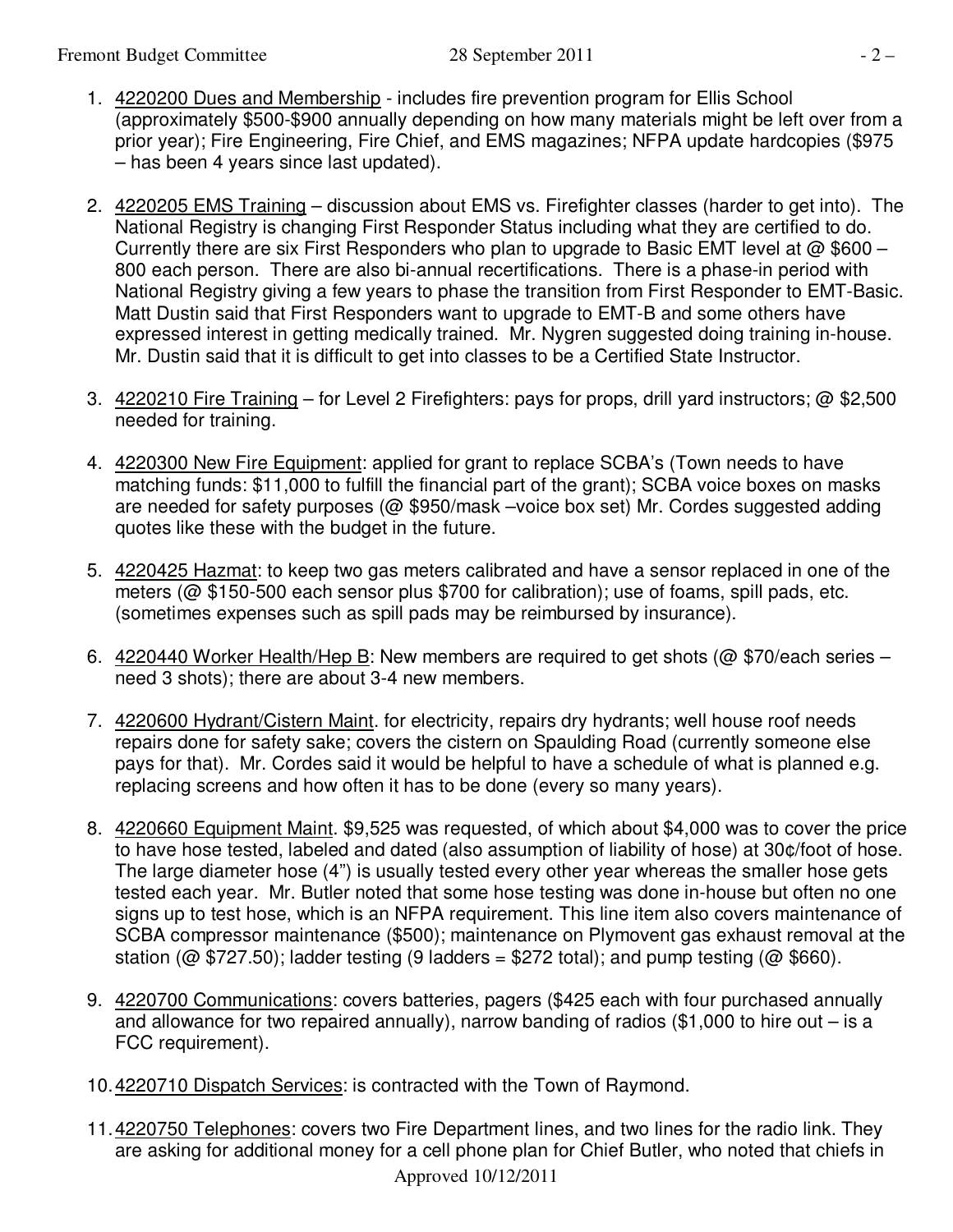surrounding towns are paid for this with plans ranging from \$60-\$80 per month. A smart phone would enable Chief Butler to get updates from the National Weather Service, etc. right away.

12. 4220800 Computer Software and Supt.: covers new computer for rescue office (\$925); contract for Firehouse software (line item transfer) (\$330 for one license; \$550 for two licenses); and other networking updates.

Ms. Carlson mentioned that Daystar did an evaluation of the computer systems/logistics and has been asked to make up a priority list and budget plan for the balance of 2011 and into the 2012 budget year. She said she did mention that they need to have the numbers quickly.

David Barker mentioned that trucks should be taken out of service after they are 20 years old (they cost about \$300,000 each). He clarified that NFPA sets the standard about truck purchasing but there is no requirement per se, just the liability aspect and Chief Butler noted that some towns put a certain amount of money into Capital Reserve annually so they have money to buy new trucks. Ms. Carlson thought it would be helpful for citizens to understand repair issues and savings that there have been to the Town when people do work in house.

It was suggested that the Fire Department provide these types of details in their budget narrative each year to clarify/back up budget requests.

Mr. Cordes said that the Budget Committee members would review the new details and look at the budget again at the next meeting. The Board of Selectmen should review this also.

#### **V. TOWN**

The Board reviewed Town budgets with Selectmen's recommendations.

1. 4152 REAPPRAISAL OF PROPERTY

There was a discussion regarding false information done by an appraisal company and the need for liability. Mr. Nygren did not think the Town should pay a company to re-valuate property if it made an error on an appraisal. Ms. Carlson noted that they tried writing this into the RFP for the 2005 revaluation and it did not work well.

*Jeanne Nygren moved for the Budget Committee to recommend \$48,570 for the budget of 4152 REAPPRAISAL OF PROPERTY for FY 2012. Patricia Martel seconded the motion. Motion passed 7:0.* 

2. 4196 INSURANCE

*Jeanne Nygren recommended the Board of Selectmen's budget recommendation of \$42,519 in 4196 INSURANCE for FY 2012. Mike Nygren seconded the motion. Motion passed 7:0.* 

**3.** 4197 ADVERTISING AND REGIONAL ASSOCIATIONS

This was tabled until Ms. Carlson finds out whether Rockingham Planning Commission Dues (\$3,906) were necessary or not and what services would be lost if the Town discontinued paying them.